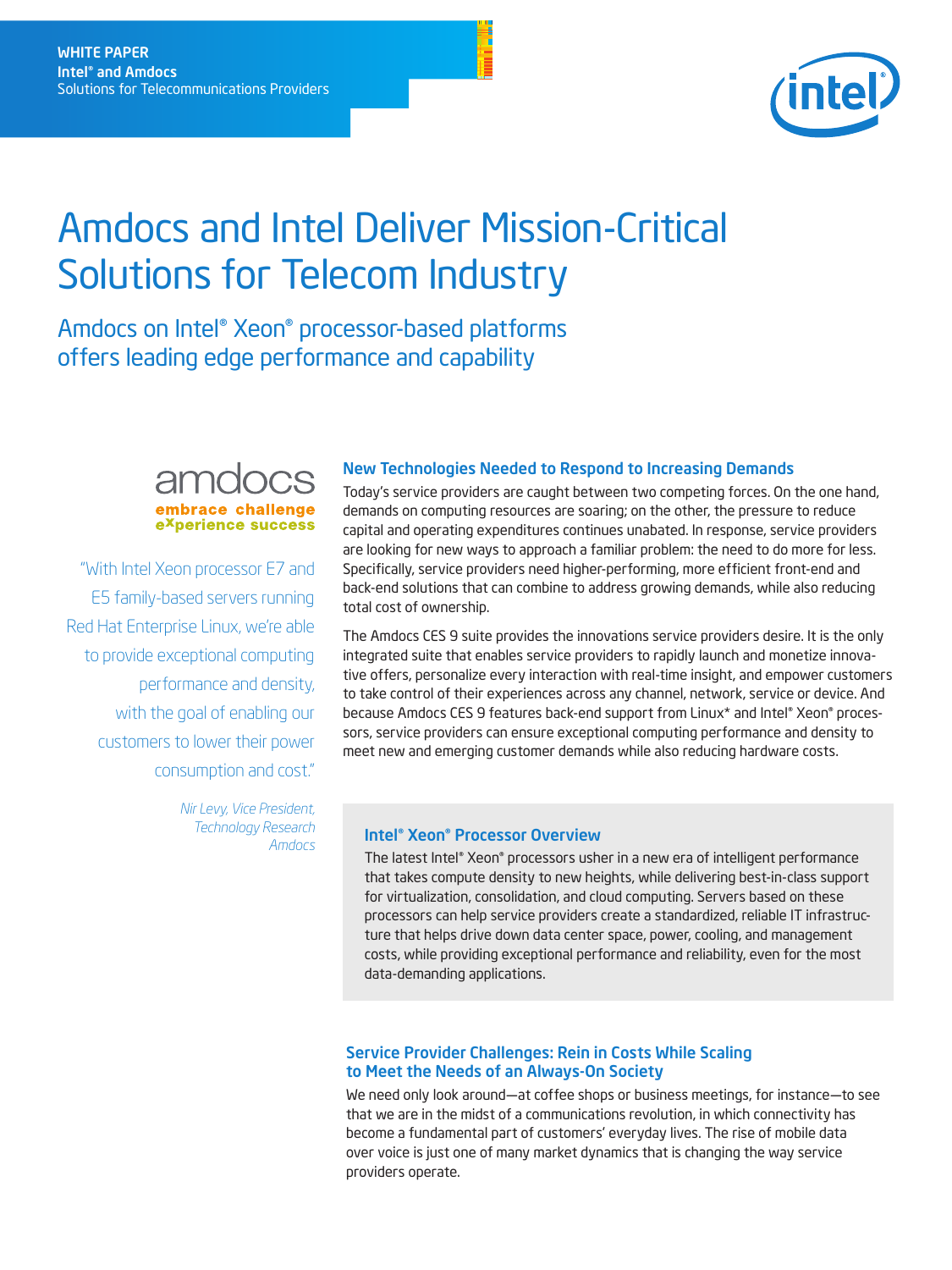#### FOUR KEY BUSINESS IMPERATIVES

To succeed in the midst of the communications revolution, service providers must find ways to:

- •Simplify experience: Empower customers with seamless multichannel experiences, and provide proactive care.
- •Harness data: Enable real-time experiences and rapidly launch and dynamically monetize nextgeneration networks (LTE, small cells, and Wi-Fi).
- •Stay ahead: Accelerate innovation, and go to market faster.
- Be efficient: Adopt and upgrade to technologies that provide greater cost-efficiency, as well as better performance and scalability.
- Embrace big data: Derive value from big data to better serve customers and provide new value-added services.
- Enable a cloud strategy: Maximize the potential of the cloud via agile rollout of new revenue-generating services and better management of resources.
- Lower costs: Adopt technologies such as virtualization that can significantly increase efficiency and reduce costs.

Today's customers expect connectivity on multiple devices to be exceptionally fast and available everywhere—and still affordable. Customers are highly informed and assume service providers should treat them as individuals, with personalized offers and greater empowerment, in real time, to improve their user experience. Customers use social media to publicly express dissatisfaction with service providers that deliver inconsistent experiences across channels, fail to provide proactive or individualized care, or offer poor self-service tools.

To succeed in this rapidly changing and increasingly demanding marketplace, service providers cannot rest. Even as they maintain their focus on delivering exceptional customer experiences, they must also enable the rapid introduction of new products and services, and unlock new revenue streams—all while keeping costs under control.

# Amdocs CES 9: Redefining the Customer Experience

Amdocs has a long history of driving innovation in the development, implementation, and management of customer experience systems. The company's February 2013 release of Amdocs CES 9 furthers the company's established market leadership.

Amdocs CES 9 delivers real-time integration across network control, business support systems (BSS), and operational support systems (OSS) to give consumers a new level of control over their experiences. By delivering real-time integration from the device to the network, Amdocs CES 9 breaks down traditional barriers to service and system convergence, which enables richer customer experiences.

# Product Highlights

Amdocs CES 9 features a host of new features and capabilities, including:

- •Amdocs Multichannel Self Service is an intuitive, cross-channel, self-service solution for any device or operating system. The solution delivers a consistent experience from the service provider across all assisted and unassisted touch points, online and mobile channels, and multiple devices.
- •Amdocs Proactive Care provides proactive, real-time notifications and recommendations including issue resolution, discounts, new features availability and billing notices. Using big data analytics, the solution can help reduce calls to the contact center.

# **Amdocs CES Portfolio**

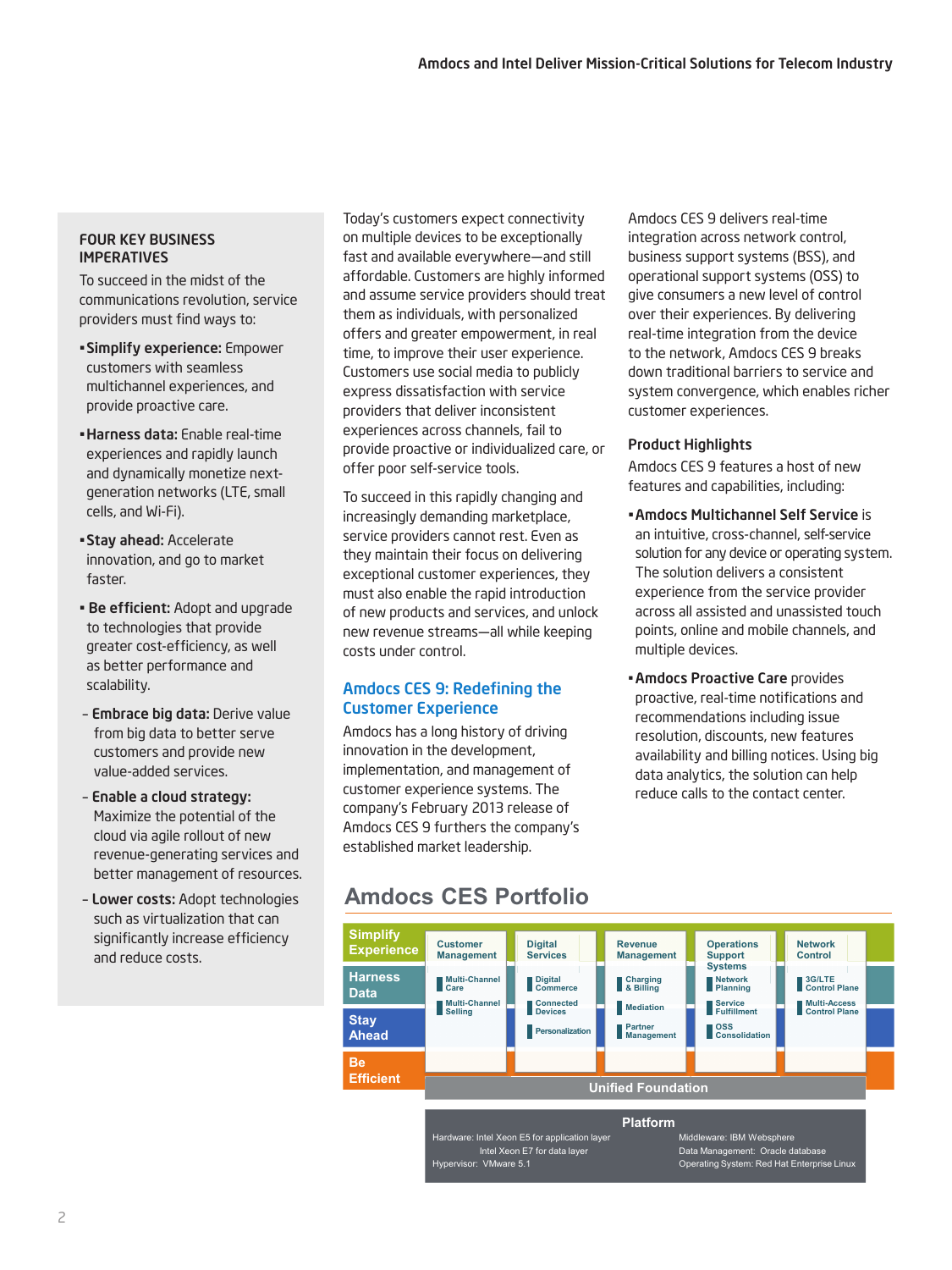- •Amdocs Omni Convergent Charging integrates Amdocs' real-time charging, policy control, enterprise product catalog, and service platform to enable service providers to define, deliver, and dynamically monetize any convergent service. Customers can choose any package at any time and pay for it a la carte.
- •Amdocs Business Building Blocks (BBBs) is pre-integrated and pre-tested software functionality designed to support specific business needs that can be deployed rapidly and simply to reduce time to market for new offerings and innovations.
- •Amdocs Network Navigator simplifies the way network planners interact with and navigate through complex network hierarchies and relationships. The solution reduces the time required to complete planning, fulfillment, and assurance processes for new services and next-generation networks.

•Amdocs OTT (Over-the-Top)

Monetization enriches partner price plans with quality-of-service capabilities and predictive analytics for business optimization. Service providers can partner with content and app providers and increase revenue from these providers, and end users benefit from higher quality of service and personalized experiences when consuming OTT content such as streaming video.

# Better Together: Amdocs CES 9 and Intel® Xeon® Processors

Since the 2011 release of Amdocs CES 8, the Amdocs CES suite has featured acrossthe-portfolio support for Linux and Intel Xeon processor-based servers—and for good reason.

The shift to Red Hat Enterprise Linux and x86 was made to respond to service providers' need for leaner, faster, less expensive, and more flexible operations. By running Amdocs solutions on

Intel Xeon processors, service providers can support surging needs resulting from, for instance, prepaid subscriber bases and data services proliferation. And they can do so with low-cost servers that help maintain efficient operations.

The continued improvements in standard Intel® Xeon® processors can achieve price/ performance savings as compared to similarly configured IBM Power\* and Oracle SPARC\* systems.+,1 In fact, a four socket Intel® Xeon® E7-4800-based system offers up to 56% price/performance savings<sup>1</sup> vs. a four socket SPARC T5-4\* system and up to an 80% price/performance savings<sup>2</sup> vs. a four socket IBM Power 750 system.

By using Intel® Xeon® processor E7 and E5 family-based servers in its customer deployments, Amdocs has been able to reduce costs and significantly boost performance.

Intel Xeon processor E7 family based solutions can support the large dataset processing required for back-end databases. The servers can support up to 16 DIMMs per socket (up to 2TB of memory in a four-socket configuration), and they include processor-based advanced reliability features such as Machine Check Architecture Recovery are designed to maximize data integrity and system availability.<sup>+,3</sup>

# The Advantages of Virtualization

Amdocs CES 9 is the first suite to support VMware\* in production environments. The solution is thus able to take advantage of virtualization technologies that are designed to enable service providers to reduce hardware server spending and operating costs, decrease power and cooling needs, and gain administration efficiencies—all of which helps reduce TCO.

Virtualization has long been shown to reduce management and administration costs, and optimize exploitation of existing computing resources. The continuing decline in the cost of memory combined with the increased availability of tools

#### OPEN STANDARDS

Another key advantage of Amdocs' x86 support is the ability to innovate around open, interoperable building blocks that offer better price and performance than traditional, proprietary RISCbased offerings. More flexible and scalable infrastructures enable service providers to innovate faster, dedicate mission-critical computing more easily, and simplify cloud migration.

With Intel Xeon processors as the architectural foundation, service providers can tap into significant hardware innovation, including enhanced virtualization, accelerated encryption, and the advanced RAS features of the Intel Xeon processor E7 family.

Migrating to open standardsbased building blocks also makes it possible to take advantage of software innovations from a broad ecosystem of providers at the hypervisor, operating system, database, and application level.

"The unique and growing demands of the telecommunications industry require innovative solutions. With the Amdocs CES 9 suite running on Intel® Xeon® processor-based servers, service providers can meet their needs today and well into the future."

> *Rose Schooler, Vice President Communications and Storage Group Intel*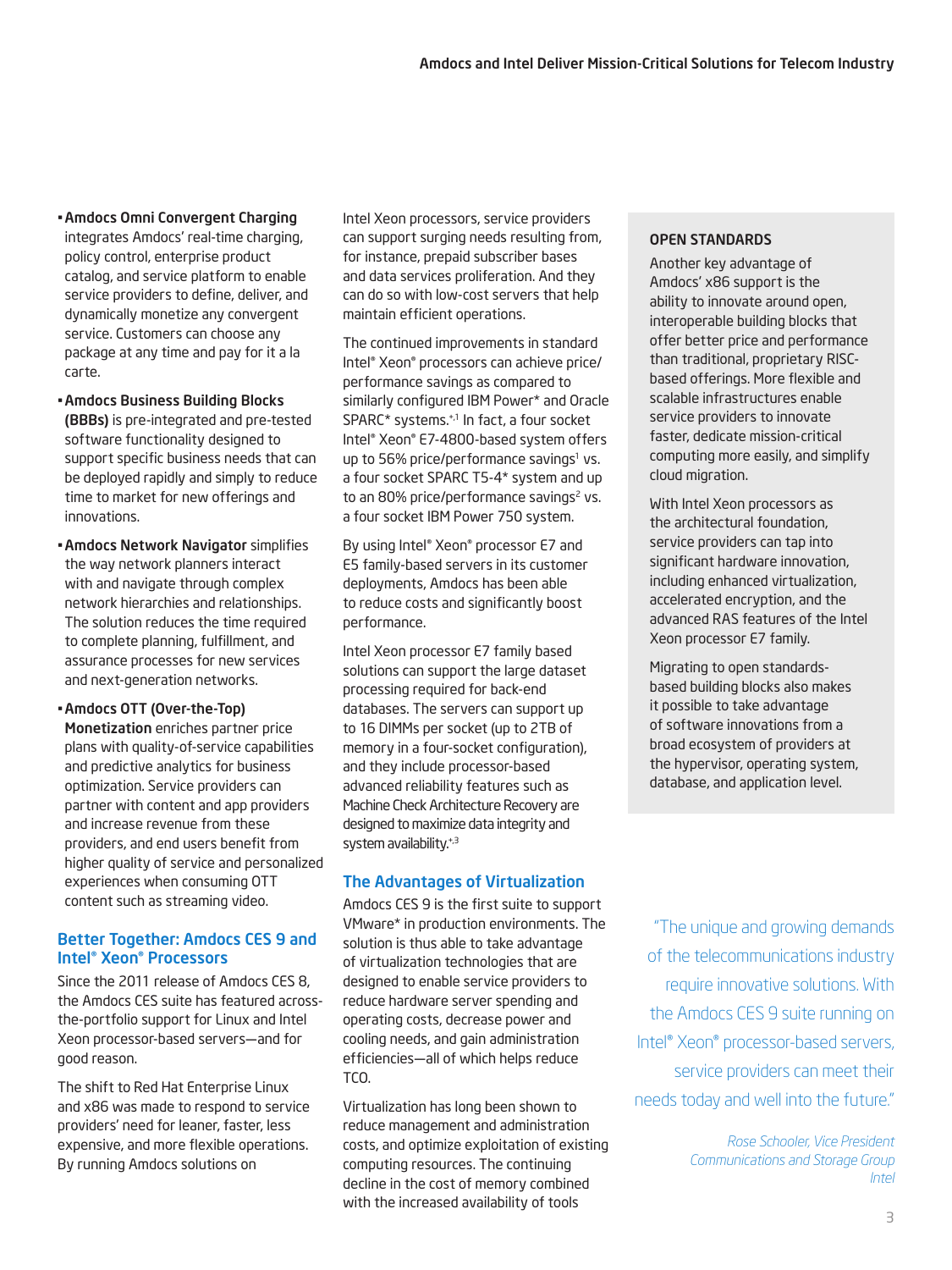## MATCH WORKLOADS TO **PROCESSORS**

To select the right Intel Xeon processor-based server for a given environment, service providers must first identify and prioritize workload requirements, such as processor frequency and cores, energy efficiency and density, and I/O speed and capacity. After factoring in these and additional concerns—such as total cost of ownership, scalability, and platform adaptability— most service providers select the Intel Xeon processor E5 family for applications and the Intel Xeon processor E7 family for databases.

#### Intel Xeon Processor E5 Family

Servers based on the Intel Xeon processor E5 family are designed for scale-out workloads. They provide optimal I/O capacity and speed for a variety of applications, and offer the density and energy efficiency service providers need to keep operational costs under control.

#### Intel Xeon Processor E7 Family

Servers based on the Intel Xeon processor E7 family are an ideal choice for mission-critical operations that demand more compute and memory, including back-end and in-memory databases. The servers are designed for scale-up workloads and can support large-dataset processing while maximizing system availability and data integrity.

For more information: ["Find the Right Intel Xeon](http://www.intel.com/content/www/us/en/processors/xeon/find-the-right-xeon-processor.html?wapkw=find+the+right+intel+xeon+processor)  [Processor" white paper](http://www.intel.com/content/www/us/en/processors/xeon/find-the-right-xeon-processor.html?wapkw=find+the+right+intel+xeon+processor)

to simplify administration has made virtualization even more attractive.

Service providers can use mainstream virtualization of non-mission-critical workloads to consolidate infrastructure applications. For these departmental and experimental workloads, the Intel® Xeon® processor E5-2600 and E5-4600 product families provide the right combination of price performance, energy efficiency, and ease of deployment.

Where workloads are more demanding or there is an increased need for higher consolidation or virtualization of businesscritical workloads, the Intel Xeon processor E7 family provides the necessary compute capacity and I/O throughput to reduce data center operational costs. Service providers can harness the computational power and core density of the Intel Xeon processor E7 and E5 families to run high-density virtual machines on physical blades, consolidating many physical servers to virtual machines that run on fewer blades and hardware. Certified on VMWare 5.X, Amdocs CES 9 products enable considerable server consolidation ratios without impacting performance. Intel® Virtualization Technology (Intel® VT)4 extensions and other enhanced features in the Intel Xeon processor architecture offload the CPU overhead of virtualization and provide near-native performance.

Another advantage of Intel Xeon processor-based servers is Intel® VT FlexMigration, which allows virtualization software vendors to deliver live migration solutions across different generations of Intel Xeon processor-based servers. By dramatically enlarging the generation of servers that can be deployed in the resource pool, Intel VT FlexMigration provides investment protection and enables service providers to accelerate

To learn more about Amdocs CES 9: http://www.amdocs.com/Products/ about/ces-9/Pages/ces-9.aspx



the adoption of emerging usage models such as load balancing during unforeseen spikes in data center resource demand.

## Empower Consumers with Better **Technology**

As consumers change, service providers must also change. Rising demands and continuing cost constraints make it essential for service providers to identify better front-end and back-end solutions—solutions that can reduce costs and improve efficiency while also driving improved customer experiences.

Amdocs CES 9 is an innovative, industryleading product suite that redefines the customer experience from the device down to the network, so service providers can launch offers faster, personalize every experience, and give customers the control they crave. By featuring Linux and x86 support across the portfolio, Amdocs CES 9 also enables service providers to reduce costs, align with emerging industry